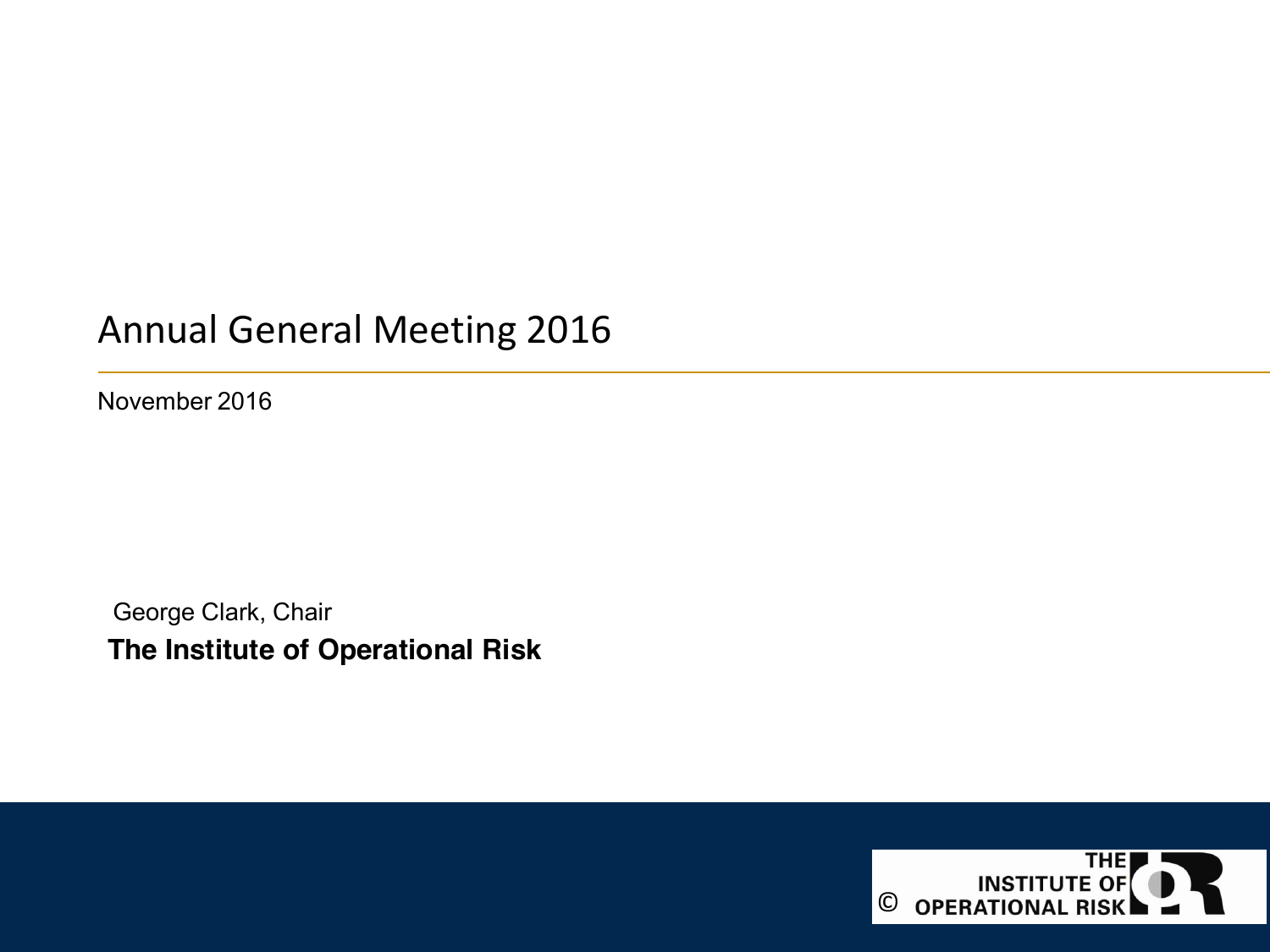# Review of the year

- A new Chair and Council
- Affirmation of strategic imperatives set out in 2015
- 2 new Chapters Ireland and Nordic
- Membership 2015 (725 inc. 12 Corporates) and 2016 (759 inc. 15 Corporates)
- Investment in Education and Operations
- Income stable on increased costs but reserves still increased by £41,774
- IOR submission to BIS on SMA
- Strategy conference to develop longer term vision

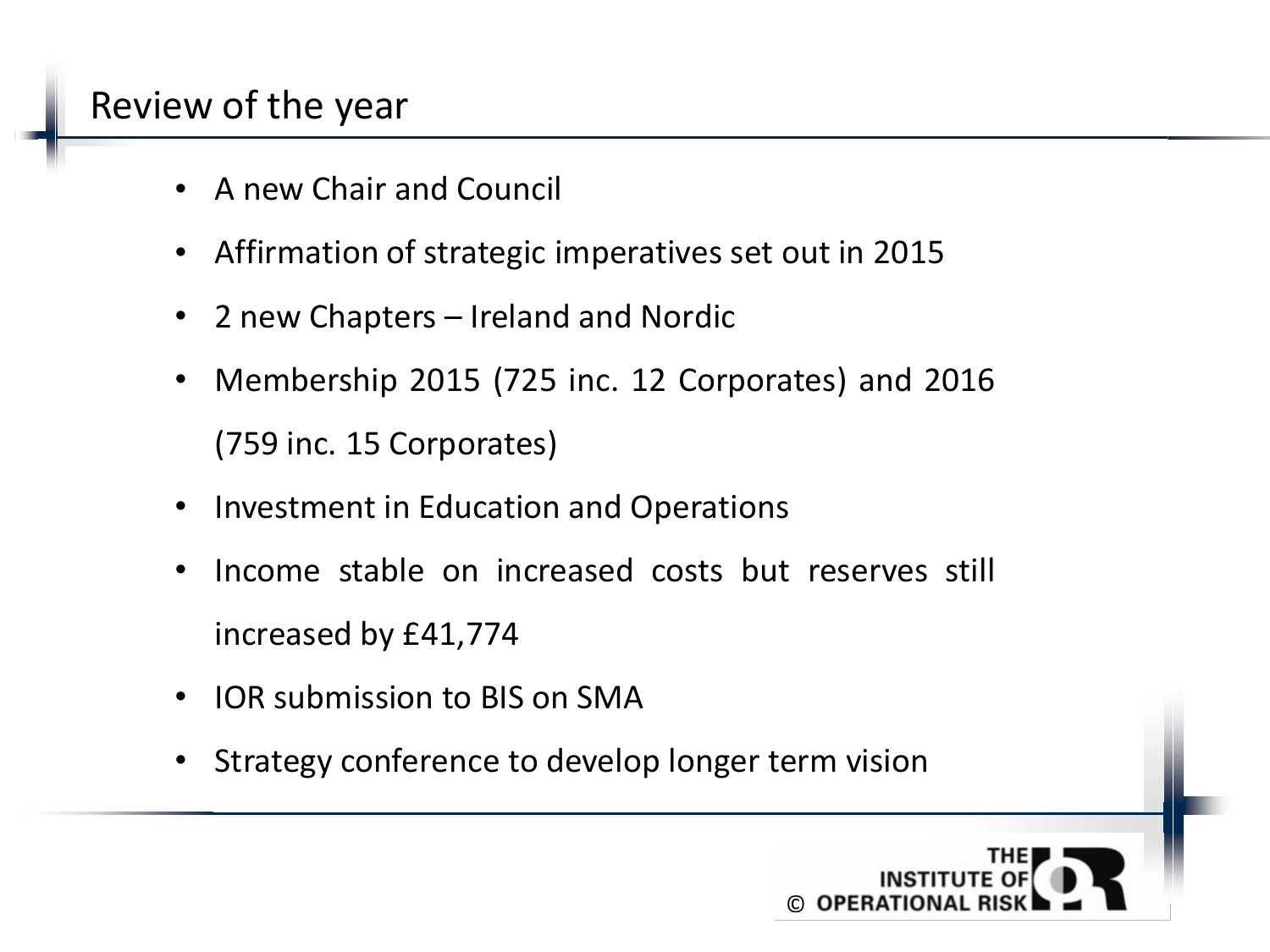# Our Leadership Creed

#### **Stewardship**

- We must leave things better than we found them and aim to protect and enhance our reputation and legacy at all times
- We should pioneer innovative and better ways to do things

#### **Integrity**

- We must say and do the right things, even when no one is watching
- We must challenge what we believe to be wrong and be open to the challenge of others
- We must have rigour in what we do

#### **Respect**

- We collaborate to get the best results and place our shared interests ahead of any individual or group
- We listen and are open to others opinions, even when we disagree

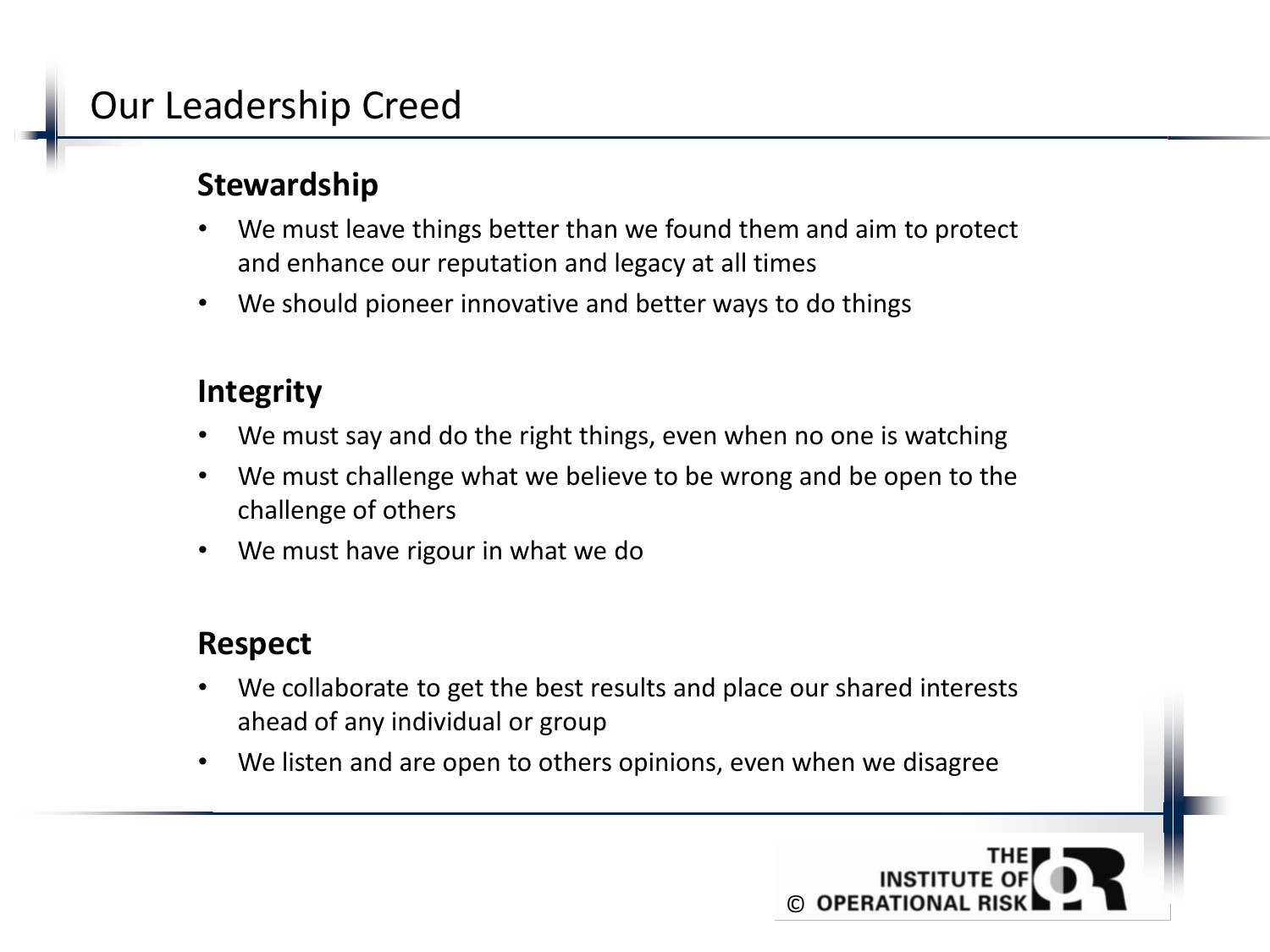# Structure

| <b>NED</b>                           | •Fellows and Education - John Thirlwell<br>•Conduct and Ethics - Jennifer Moodie<br>•Audit - Bharat Thakker<br>•Governance - Caroline Coombe                                                                                                                         |
|--------------------------------------|----------------------------------------------------------------------------------------------------------------------------------------------------------------------------------------------------------------------------------------------------------------------|
|                                      | The Council of the Institute                                                                                                                                                                                                                                         |
| <b>DwP</b>                           | • Chair - George Clark<br>• Chapters - Caroline Tinsley<br>• Regulatory and Industry Bodies - Michael Grimwade<br>• Marketing - Alan Dunk<br>• Operations and Membership - Stephen Murgatroyd<br>• Risk and Compliance - Trevor Bedeman<br>• Finance - Matthew Behan |
| <b>Supporting</b><br><b>Activity</b> | • Education Programme - Iris Fenn<br>• Sound Practice Guidance - Heather Morrison                                                                                                                                                                                    |
|                                      |                                                                                                                                                                                                                                                                      |

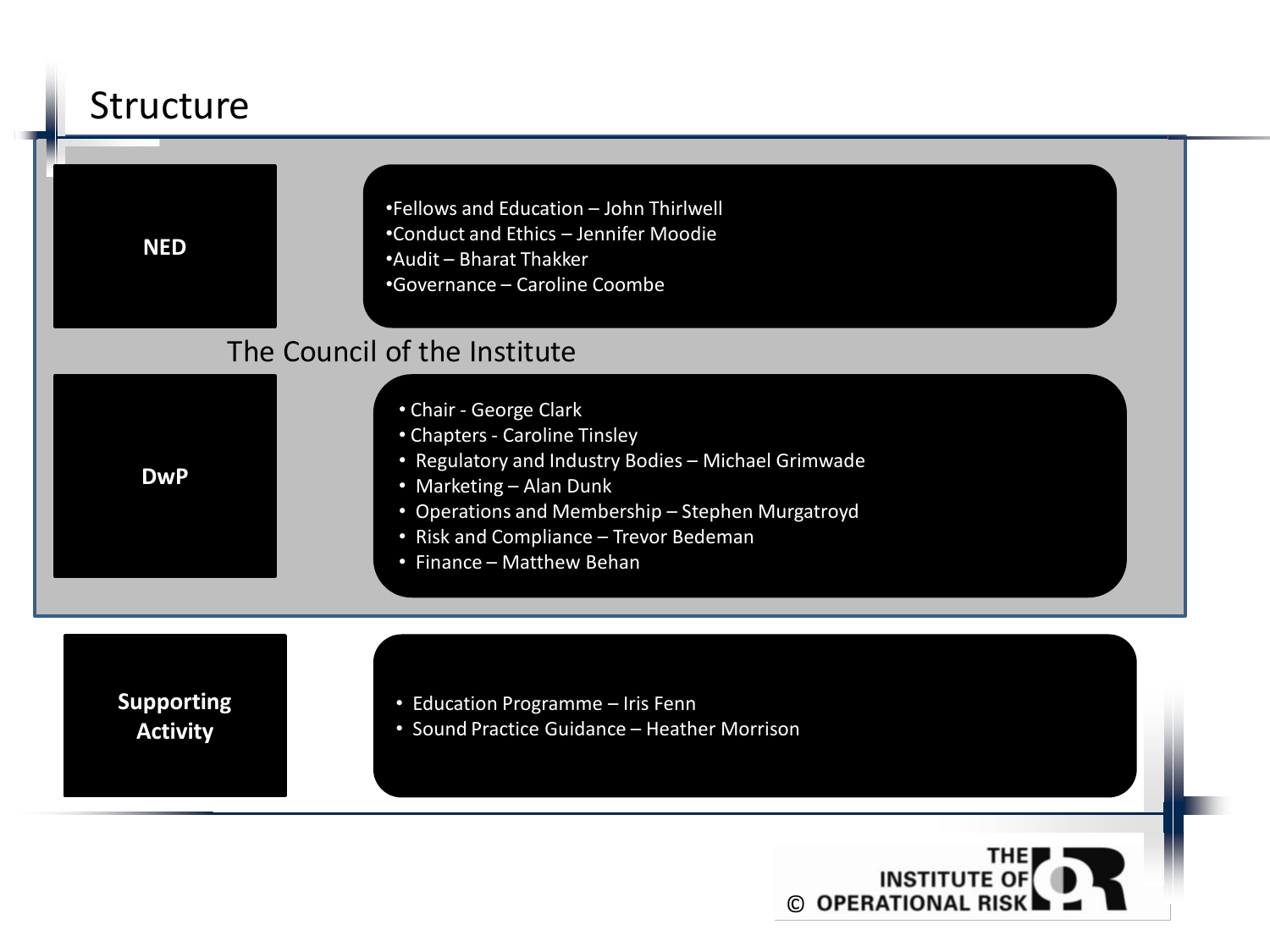### Immediate Strategic priorities

- Education
- Chapters
- Operational maturity
- Finances
- Stakeholder engagement
- Making the Institute more professional

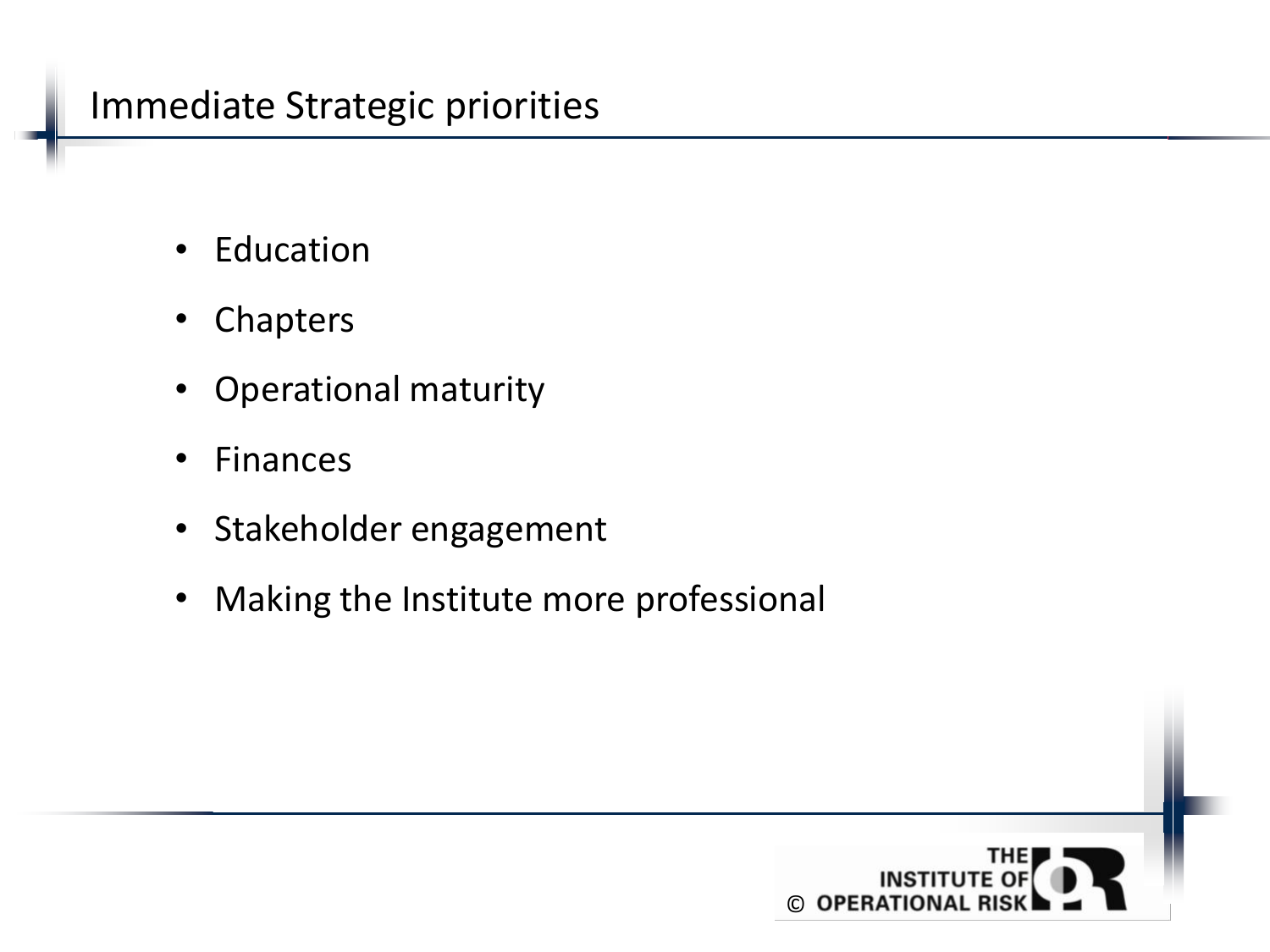# Longer Term Strategic priorities

- Professional Body
- Funding
- Education
- Resourcing

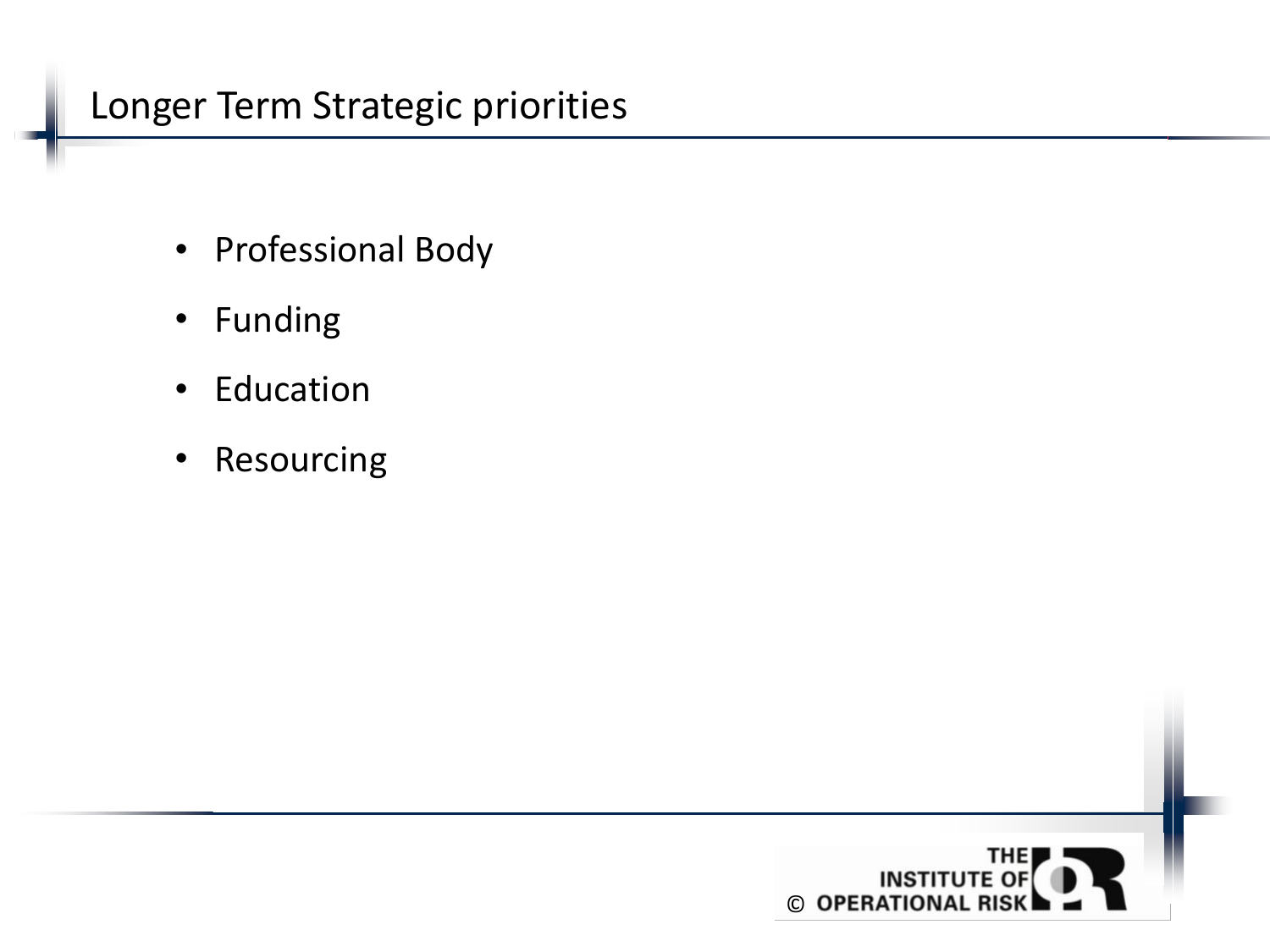# The environment in which we operate

"The financial services sector and banking in particular have been battered ever since well before the 2007/08 crisis with accusations of unethical behaviour, sharp practices and downright fraud. Since the crisis, public outrage has escalated, amid calls that bankers must be "brought to book" – whatever that means." *Director, CSFI*

"We aren't trusted enough by people who rely on us....and on whom, in turn we rely for our business success. And in banking trust is not a nice to have – it is a commercial essential" *Bank CEO*

"A large majority, probably more than three-quarters – of the half million who work in UK Banking do not have a professional qualification" CSFI, Setting Standards: professional bodies and the financial services sector.

"We regard trust and integrity as one of the three pillars of professionalism, alongside helping students and members to attain and maintain their competencies" *CEO, CISI*

"They (the Banks) could, if they wanted insist that the professional bodies raised their game. They could demand simpler and more rigorous qualifications and they could make such qualifications a necessary step along the path to promotion. The banking industry wont get the professional standards it so obviously needs so long as this attitude prevails...the BSRC will be endeavouring to encourage banks along a different path" *Sir Richard Lambert, Interim Chair (to October 2014), Banking Standards Review Council*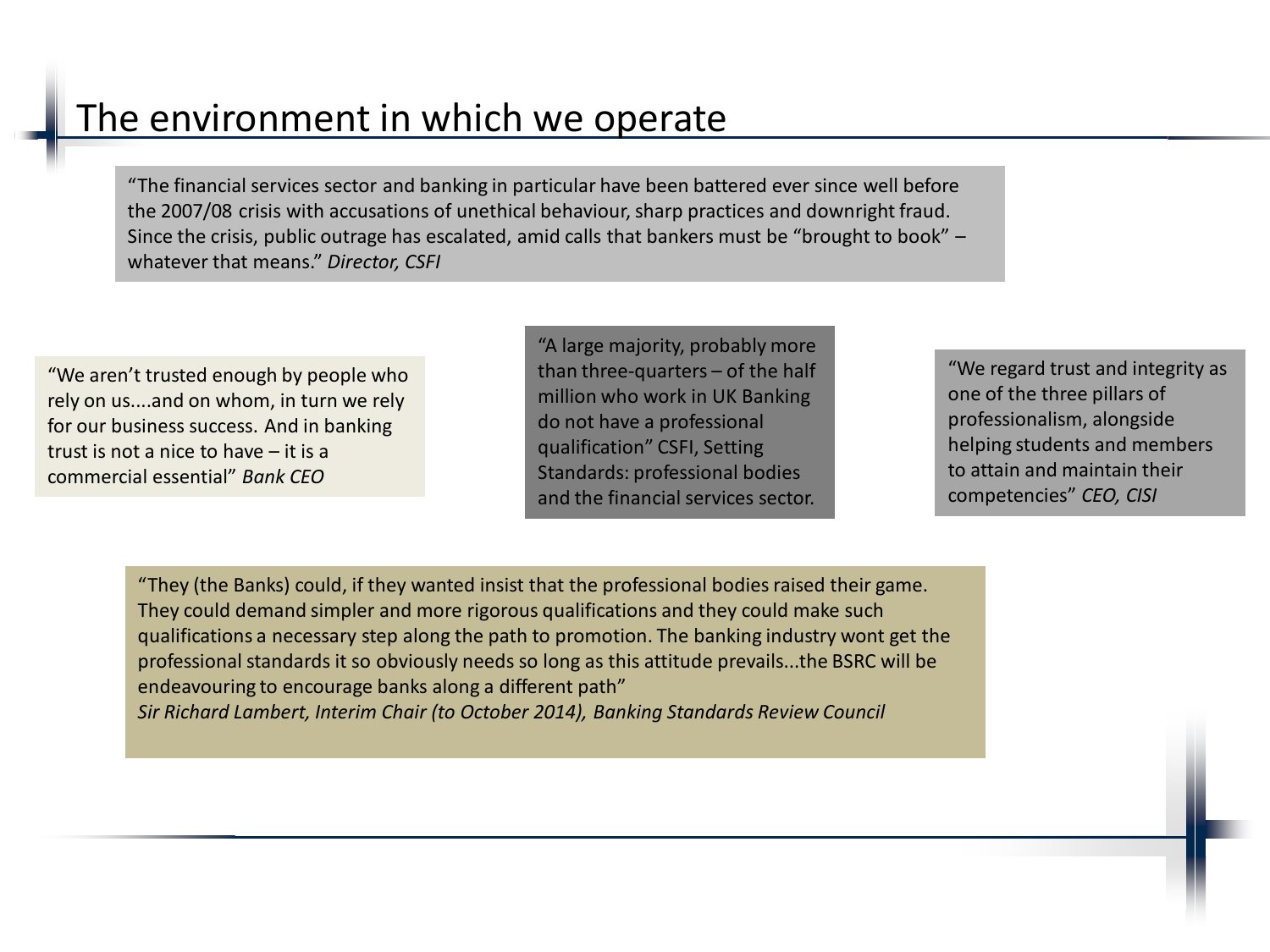A profession must be controlled by a governing body, acting in the public interest, which (among other things):

- Sets adequate standards as a condition of entry
- Ensures that training and education continue throughout a members professional life
- Sets ethical rules and standards designed for the public benefit
- Takes disciplinary action against transgressors

Lord Benson, submission to the House of Lords, 8 July 1992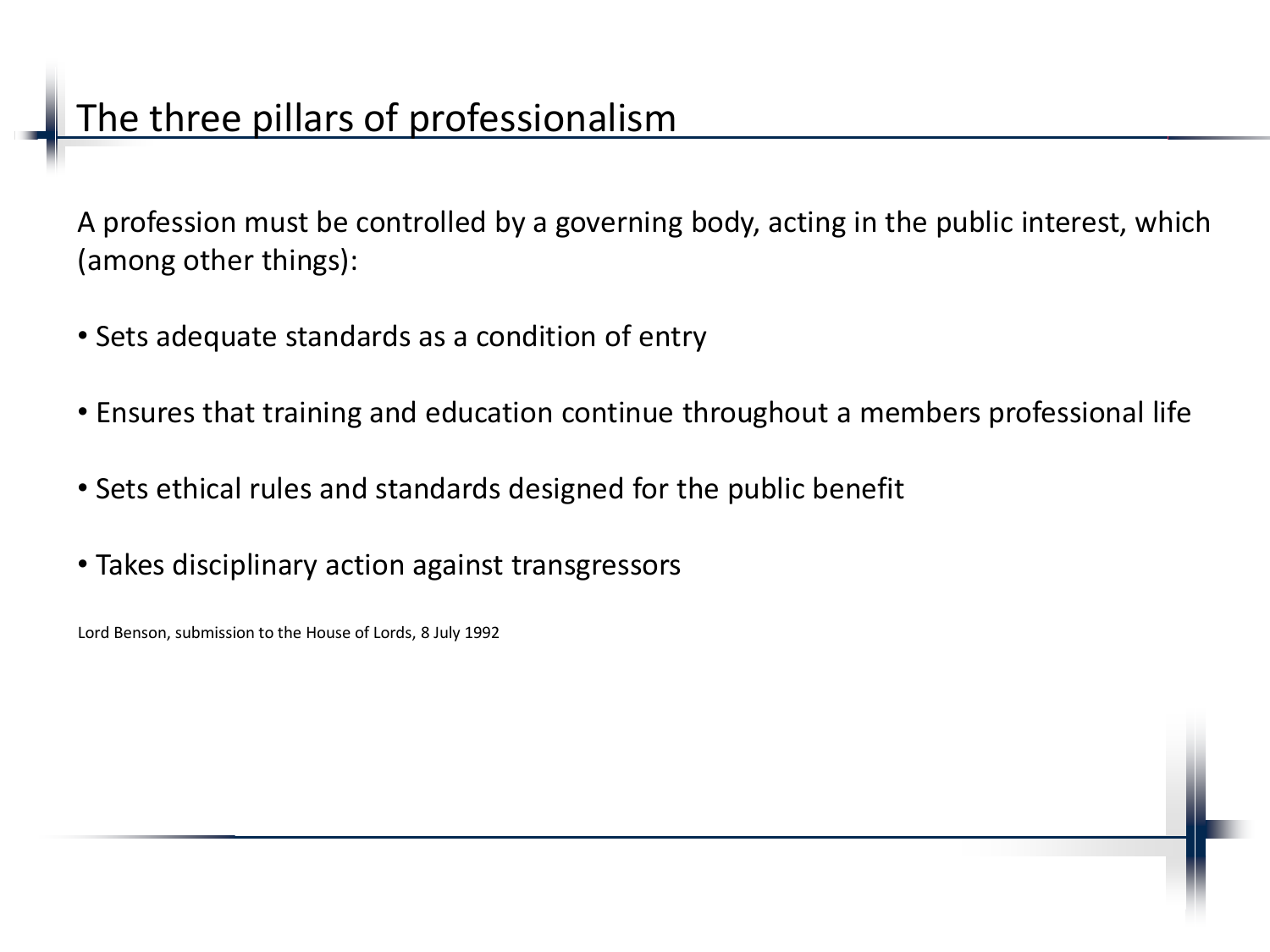What makes professional bodies effective?

First and foremost credibility but the CSFI report suggests 5 indicators of efficacy.

**Relevance** - critical and especially where a professional body does not have a statutory role.

**Authority** – being recognised and respected by employers and decision makers and being seen as experts in their field with an influential voice in industry debates.

**Independence** – which above all means being seen to challenge the sector on behalf of the public interest. Institutes are not lobbyists for their members employers.

**Rigour** – the perception that they actively challenge their members to improve competence and to uphold ethical behaviour. An Institutes exams need to be seen as demanding, not as an easy option.

**Teeth** – the ability (in some sense) to police a code of conduct and other conditions of membership.

Source: Setting Standards: professional bodies and the financial services sector. K Patel, CSFI, December 2014